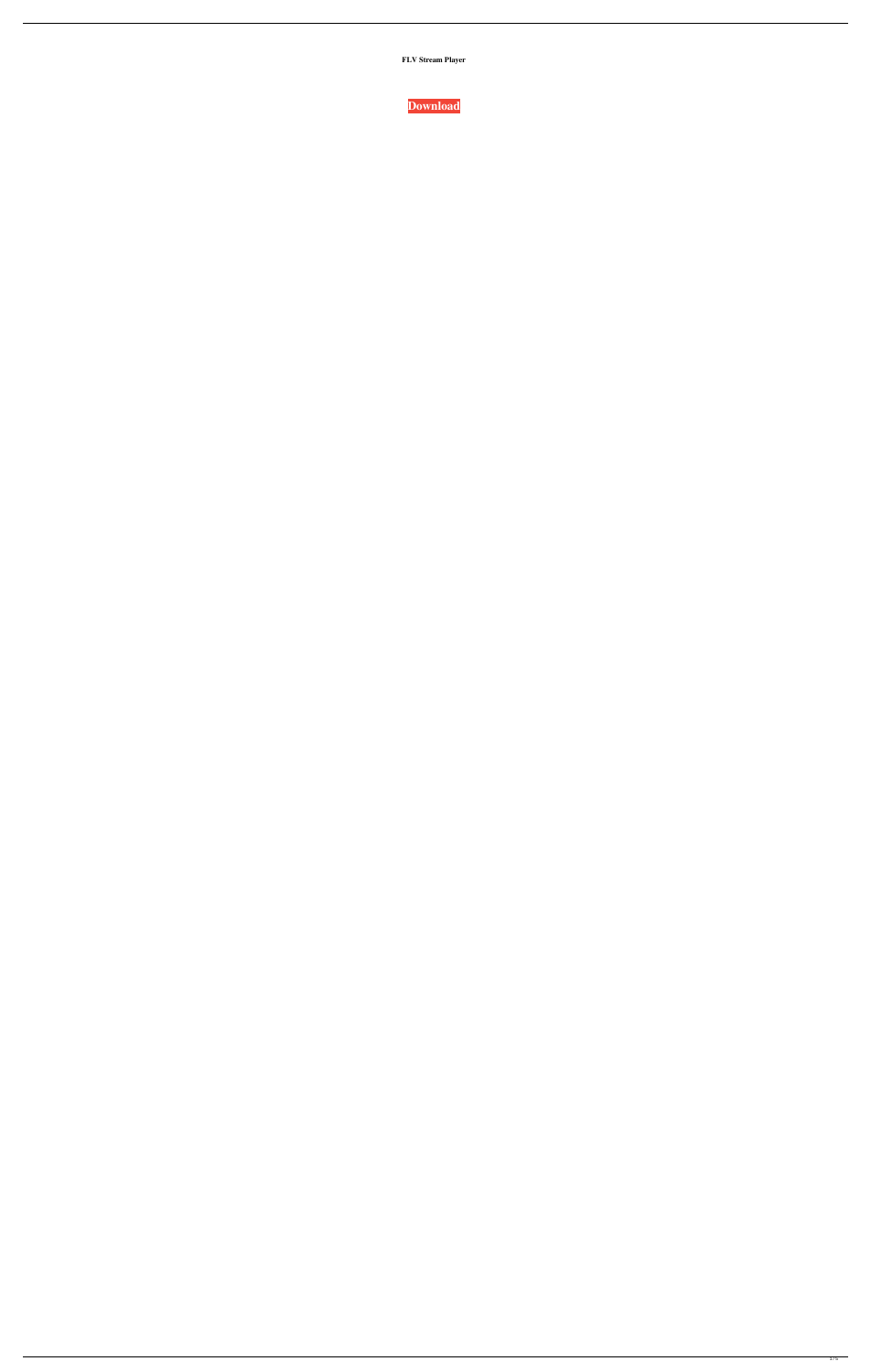FLV Stream Player Crack is a lightweight Windows application with a pretty self-explanatory name, as it helps users play Flash streams right from their desktop. Since this is a portable program, it is important to mention that it doesn't leave any traces in the Windows Registry. You can copy it on any USB flash drive or other devices, and take it with you whenever you need to play Flash files on the breeze, without having to go through installation steps. FLV Stream Player Cracked 2022 Latest Version sports a clean and simplistic layout that allows users to perform most operations with just a few clicks. The program gives you the possibility to insert a valid URL in a dedicated pane, and play or stop the current Flash item. On the downside, it doesn't offer support for clipboard monitoring, so you need to manually add URLs to the workspace. Since there aren't any configuration settings, even rookies can set up the dedicated parameters with minimum effort. However, more experienced users may find it pretty inconvenient to work with a tool that doesn't come packed with any advanced features, as you are not allowed to perform conversion operations, upload FLV files from the computer, adjust the volume, and save the items on the computer for offline viewing, just to name a few suggestions. As it would be expected from such a small utility, it remains light on system resources, so it doesn't burden the overall performance of the computer, nor interfere with other programs' functionality. To sum things up, FLV Stream Player Serial Key offers a simple software solution when it comes to helping you play Flash items from URLs. It cannot compete with other powerful utilities on the market, as it lacks advanced functions.Q: Is there any downside to self-sealing and stretchable velcro I was given an xmas present of a cheap velcro patch that is meant to stop items from coming off. It has little plastic like washers inside that stick out and get sucked into the holes of a plastic washer when you pull a patch off of an item. The little washers aren't supposed to detach at all, and it's supposed to stretch as you apply pressure on it and stick the patch back on. My question is: is there any downside to doing this? I had no idea velcro even came with little washers, and I have never done anything as advanced with velcro before. I'm just curious if it's something that is worth doing, or

## **FLV Stream Player**

- Program allows you to record mouse movements and keystrokes with a sequence of macros. After recording you can playback macros or set them to repeat. - When a keyboard shortcut is used, the program enters the active window and then sends the pressed shortcut to the taskbar. - Supports time macros and smart collection of events. - Allows you to save and edit macros to.mrc files. - Supports multi window environment. - Can be run as a standalone application or from the K-Menu KeyMache Description: KeyMache is an open source, free utility that runs under Windows XP and can be used to easily record and playback keyboard shortcuts, mouse actions, time-based events and system events from your PC. KeyMache allows you to create macros which are active through a simple and intuitive interface. The KeyMache user interface is very similar to the Windows Start Menu, and, as the name would suggest, enables users to play recorded macros by pressing the Alt+F4 key combination. KeyMache supports two types of recording modes: "Shortcut" and "Event". In the "Shortcut" mode, KeyMache records a single mouse/keystroke or a sequence of mouse/keystrokes in the same application that's being used to play back the macro. In the "Event" mode, KeyMache records the activity of every event that occurs on your system. KeyMache supports a range of keyboard shortcuts and mouse actions. However, the only supported mouse actions are double clicks, left-clicks, right-clicks and scroll wheel operations. You can also filter macro recordings by events such as: - When the computer starts or shuts down. - When a certain file is opened. - When a process begins. - When a process ends. - When a certain window is selected. KeyMache also supports recording of the following events: - When a file or a folder is created/deleted. - When a file is accessed. - When a document is edited. - When a document is opened. - When a document is closed. - When a document is printed. - When a document is copied. - When a document is moved. - When a document is opened in the OpenOffice Writer application. - When a document is opened in the OpenOffice Calc application. Key 77a5ca646e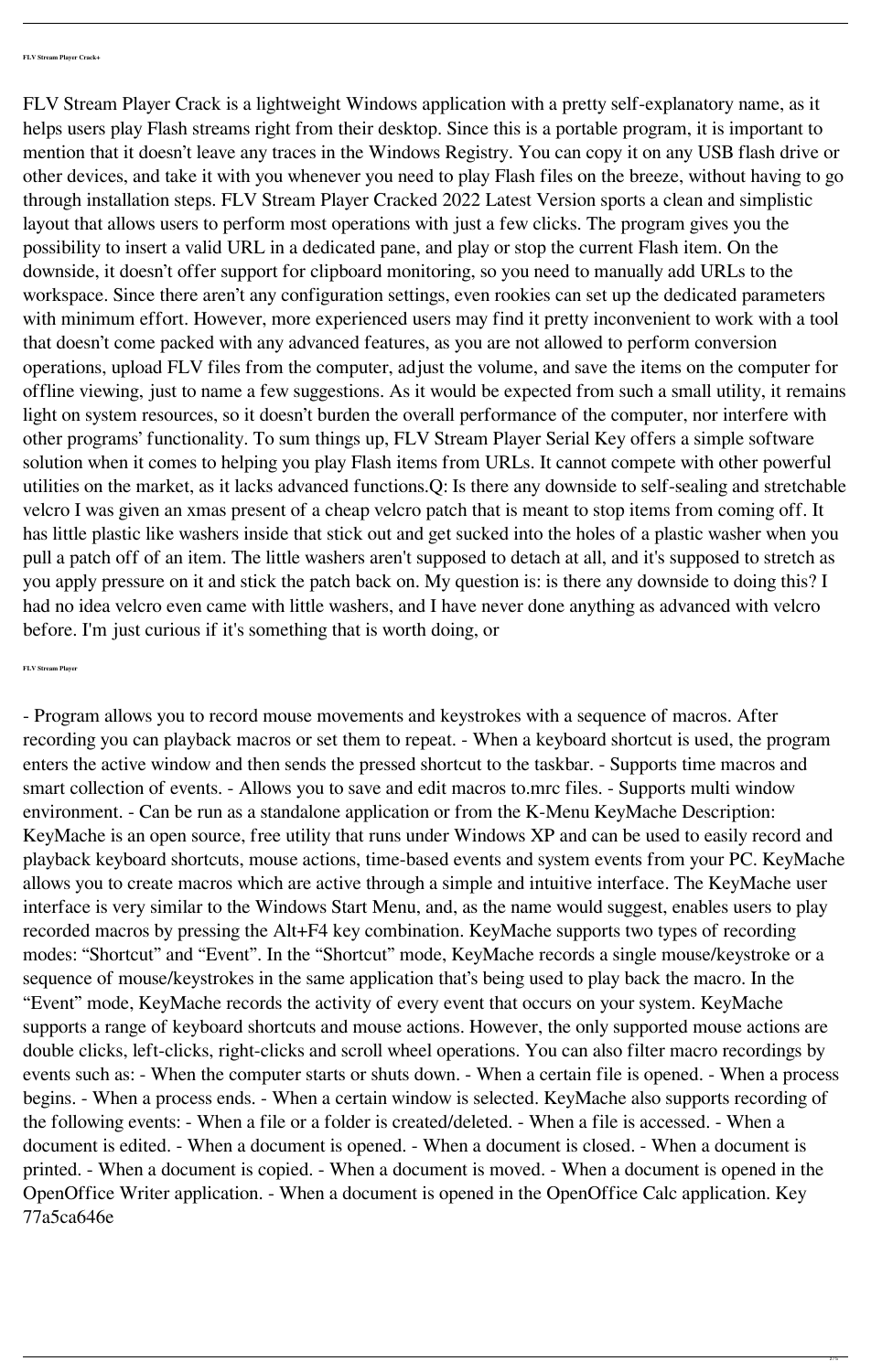FLV Stream Player is a lightweight Windows application with a pretty self-explanatory name, as it helps users play Flash streams right from their desktop. Since this is a portable program, it is important to mention that it doesn't leave any traces in the Windows Registry. You can copy it on any USB flash drive or other devices, and take it with you whenever you need to play Flash files on the breeze, without having to go through installation steps. FLV Stream Player sports a clean and simplistic layout that allows users to perform most operations with just a few clicks. The program gives you the possibility to insert a valid URL in a dedicated pane, and play or stop the current Flash item. On the downside, it doesn't offer support for clipboard monitoring, so you need to manually add URLs to the workspace. Since there aren't any configuration settings, even rookies can set up the dedicated parameters with minimum effort. However, more experienced users may find it pretty inconvenient to work with a tool that doesn't come packed with any advanced features, as you are not allowed to perform conversion operations, upload FLV files from the computer, adjust the volume, and save the items on the computer for offline viewing, just to name a few suggestions. As it would be expected from such a small utility, it remains light on system resources, so it doesn't burden the overall performance of the computer, nor interfere with other programs' functionality. To sum things up, FLV Stream Player offers a simple software solution when it comes to helping you play Flash items from URLs. It cannot compete with other powerful utilities on the market, as it lacks advanced functions. Average Rating 1.0 out of 5 based on 1 user reviews Application Name: FLV Stream Player Software Product Description FLV Stream Player is a lightweight Windows application with a pretty selfexplanatory name, as it helps users play Flash streams right from their desktop. Since this is a portable program, it is important to mention that it doesn't leave any traces in the Windows Registry. You can copy it on any USB flash drive or other devices, and take it with you whenever you need to play Flash files on the breeze, without having to go through installation steps. FLV Stream Player sports a clean and simplistic layout that allows users to perform most operations with just a few clicks. The program gives you the possibility to insert a valid URL in a dedicated pane, and play or stop the current Flash item. On the downside, it doesn't offer support for clipboard monitoring, so you need to manually add URLs to the workspace. Since there aren't any configuration settings, even rookies can set up the dedicated parameters with minimum effort. However, more experienced users may find it pretty inconvenient to work with a tool

FLV Stream Player is a lightweight Windows application with a pretty self-explanatory name, as it helps users play Flash streams right from their desktop. Since this is a portable program, it is important to mention that it doesn't leave any traces in the Windows Registry. You can copy it on any USB flash drive or other devices, and take it with you whenever you need to play Flash files on the breeze, without having to go through installation steps. FLV Stream Player sports a clean and simplistic layout that allows users to perform most operations with just a few clicks. The program gives you the possibility to insert a valid URL in a dedicated pane, and play or stop the current Flash item. On the downside, it doesn't offer support for clipboard monitoring, so you need to manually add URLs to the workspace. Since there aren't any configuration settings, even rookies can set up the dedicated parameters with minimum effort. However, more experienced users may find it pretty inconvenient to work with a tool that doesn't come packed with any advanced features, as you are not allowed to perform conversion operations, upload FLV files from the computer, adjust the volume, and save the items on the computer for offline viewing, just to name a few suggestions. As it would be expected from such a small utility, it remains light on system resources, so it doesn't burden the overall performance of the computer, nor interfere with other programs' functionality. To sum things up, FLV Stream Player offers a simple software solution when it comes to helping you play Flash items from URLs. It cannot compete with other powerful utilities on the market, as it lacks advanced functions.Q: How to convert code to VHDL I'm currently creating a VHDL code for a Sequencer with 8 stage (8 input pins and 1 output pin). Also, I have done a design for a Serializer and Deserializer with just 4 stage with multiple clock and data pins (input and output). I need to port these two codes to VHDL and test them. The first problem is that I don't know how to port both codes to the same device. Can anyone help me with this? I have tried my best and I'm pretty sure the code has been done correctly (simulated the behavior and the same binary file in VHDL has been done). VHDL Code: library IEEE; use IEEE.STD

**What's New in the?**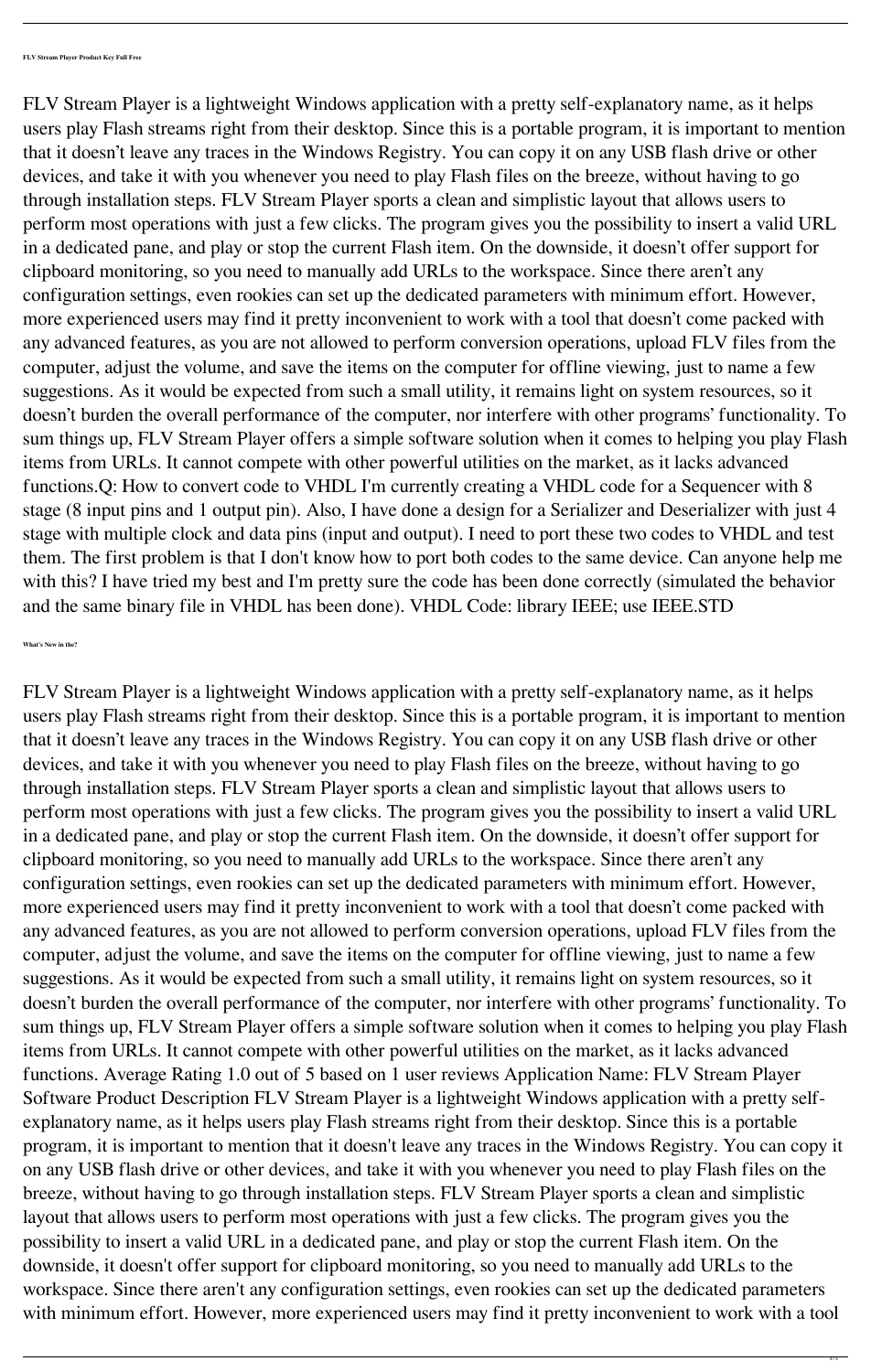that doesn't come packed with